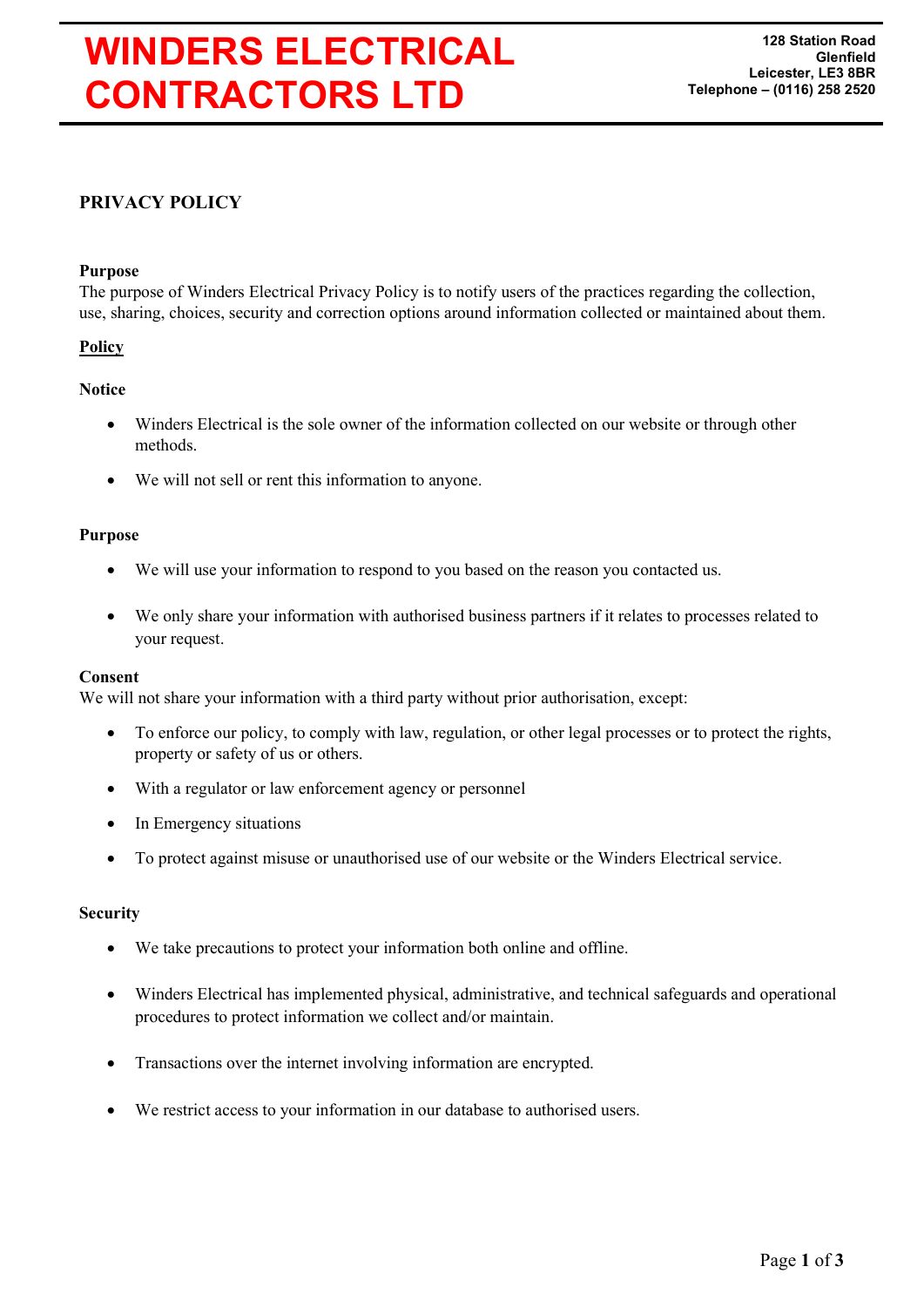## Access & Rights

- You may opt out of communication with us at any time
- You have the right to request access to copies of your data that we hold about you
- You have the right to request that we change / correct any data we have about you that you believe is inaccurate or out of date
- You have the right to request we delete your data, under certain conditions
- You have the right to request that we restrict the processing of your data, under certain conditions
- You have the right to object to the processing of your data, under certain conditions
- You have the right to request that we transfer the data we have collected to another organisation, person or directly to you, under certain conditions

#### Accountability

- Winders Electrical has appointed a Data Protection Officer Lisa Gessey, who is responsible for the protection of information.
- Winders Electrical is committed to resolving any complaints about your privacy and our collection or use of your personal information, and will do so within 1 month of complaint being received.

#### **Cookies**

Cookies are text files places on your computer to collect standard Internet log information and visitor behaviour information. When you visit our website we may collect information from you acutomatically through cookies or similar technology.

For further information, visit www.allaboutcookies.org

If you are concerned about the use of cookies, you can choose to enable a feature in your Brower software that will erase cookies, block all cookies, or warn the user before cookies are stored or exchanged. Our website includes links to other websites. This Privacy Policy does not apply to these links. We do not endorse and are not responsible for the operation or content of these websites. Please consult the privacy policy for each website you visit.

#### Updates

- We may modify, alter, or update our privacy policy at any time, so we encourage you to review our policy frequently
- We will not provide individual notice to you of changes to our privacy policy, but when we make updates to our privacy policy, we will update the data in this section
- If you feel you are not abiding by this privacy policy, please contact us